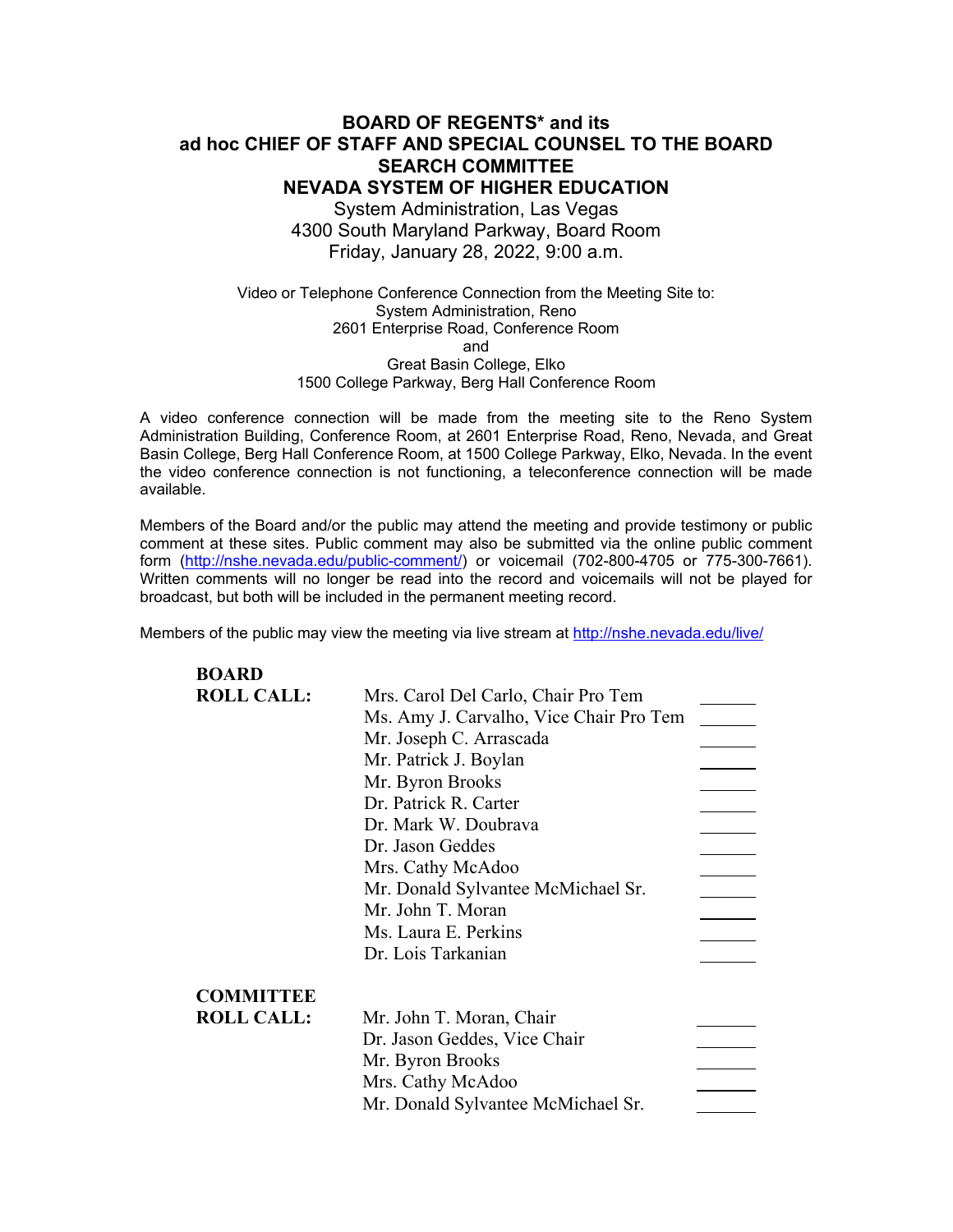In addition to the ad hoc Chief of Staff and Special Counsel to the Board Search Committee, this meeting is noticed as a meeting of the Board of Regents to allow other Regents who may wish to attend to participate.

### **IMPORTANT INFORMATION ABOUT THE AGENDA AND PUBLIC MEETING**

**NOTE:** Below is an agenda of all items scheduled to be considered. Notification is hereby provided that items on the agenda may be taken out of the order presented, including moving an item to a different day if the meeting is noticed for more than one day, two or more agenda items may be combined for consideration, and an agenda item may be removed from the agenda or discussion relating to an item on the agenda may be delayed at any time.

In accordance with the Board of Regents Bylaws, Title 1, Article V, Section 18, items voted on may be the subject of a motion to reconsider at this meeting. A motion to reconsider an item may be made at any time before adjournment of this meeting. Similarly, if an item is tabled at any time during the meeting, it may, by proper motion and vote, be taken from the table and thereafter be the subject of consideration and action at any time before adjournment of this meeting.

\* The Board's committee meetings take place in accordance with the agendas published for those committees. Regents who are not members of the committees may attend the committee meetings and participate in the discussion of committee agenda items. However, action items will only be voted on by the members of each committee, unless a Regent is temporarily made a member of that committee under Board of Regents' Bylaws, Title 1, Article VI, Section 6. The full Board of Regents will consider committee action items in accordance with the Board of Regents agenda published for the current or for a subsequent meeting.

In accordance with the Board of Regents' Bylaws, Title 1, Article V, Section 12, a quorum may be gained by telephonic, video, or electronic transmission provided that notice to that effect has been given.

Some agenda items are noted as having accompanying reference material. Reference material may be accessed on the electronic version of the agenda by clicking the reference link associated with a particular item. The agenda and associated reference material may also be accessed on the Internet by visiting the Board of Regents website at:

### <https://nshe.nevada.edu/leadership-policy/board-of-regents/meeting-agendas/>

Many public libraries have publicly accessible computer terminals. Copies of the reference material and any additional support materials that are submitted to the Board of Regents Office and then distributed to the members of the Board of Regents after the posting of this agenda but before the meeting, will be made available as follows: 1. Copies of any such materials are available at the Board of Regents Offices at 2601 Enterprise Road, Reno, Nevada, and 4300 South Maryland Parkway, Las Vegas, Nevada. A copy may be requested by calling Angela Palmer at (775) 784-3465; 2. Copies of any such materials will also be available at the meeting site.

Reasonable efforts will be made to assist and accommodate physically disabled persons attending the meeting. Please call the Board office at (775) 784-4958 in advance so that arrangements may be made.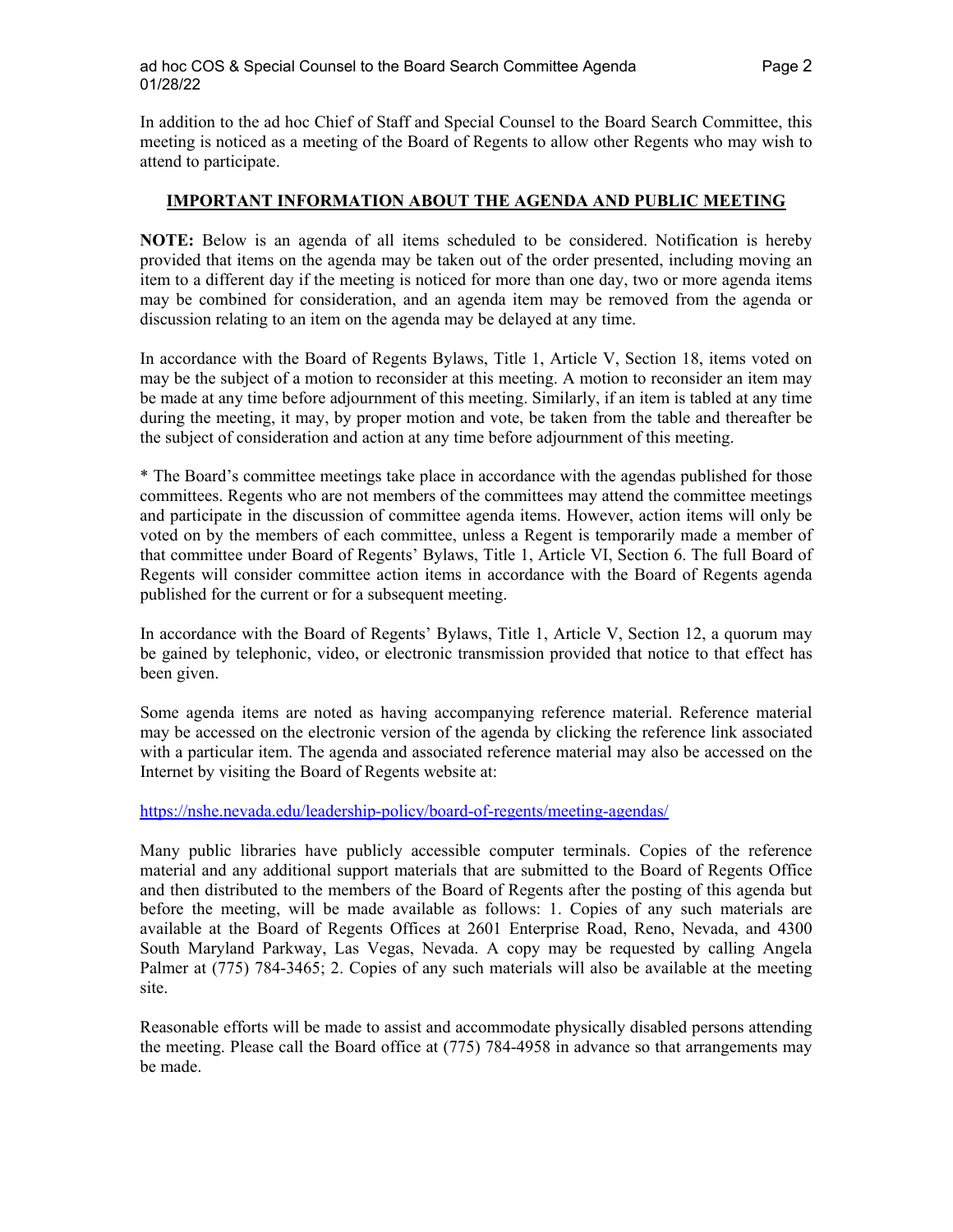# **1. PUBLIC COMMENT INFORMATION ONLY**

Public comment will be taken during this agenda item. No action may be taken on a matter raised under this item until the matter is included on an agenda as an item on which action may be taken. Comments will be limited to three minutes per person. Persons making comment will be asked to begin by stating their name for the record and to spell their last name. The Committee Chair may elect to allow additional public comment on a specific agenda item when that agenda item is being considered.

In accordance with Attorney General Opinion No. 00-047, as restated in the Attorney General's Open Meeting Law Manual, the Committee Chair may prohibit comment if the content of that comment is a topic that is not relevant to, or within the authority of, the Board of Regents, or if the content is willfully disruptive of the meeting by being irrelevant, repetitious, slanderous, offensive, inflammatory, irrational or amounting to personal attacks or interfering with the rights of other speakers.

## **2. ORGANIZATION AND SEARCH FOR POSSIBLE ACTION PROCEDURE**

The Committee will discuss matters pertaining to the search for Chief of Staff and Special Counsel to the Board of Regents including methods for generating and screening applicants, selection of semi-finalists and/or finalists, reference checking, and finalist interviews. The Committee may take action on matters pertaining to the search procedure including advertising the position, process and timeline, identifying the range for the preferred number of semi-finalists and/or finalists, candidate interviews, and making a hiring recommendation to the full Board of Regents. *[\(Ref. COS-2\)](https://nshe.nevada.edu/wp-content/uploads/file/BoardOfRegents/Agendas/2022/01-jan-mtgs/cos-refs/COS-2.pdf)*

*ESTIMATED TIME: 30 mins.*

### **3. NEW BUSINESS INFORMATION ONLY**

Items for consideration at future meetings may be suggested. Any discussion of an item under "New Business" is limited to description and clarification of the subject matter of the item, which may include the reasons for the request, and no substantive discussion may occur at this meeting on new business items in accordance with the Nevada Open Meeting Law (NRS 241.010 *et seq*.).

*ESTIMATED TIME: 5 mins.*